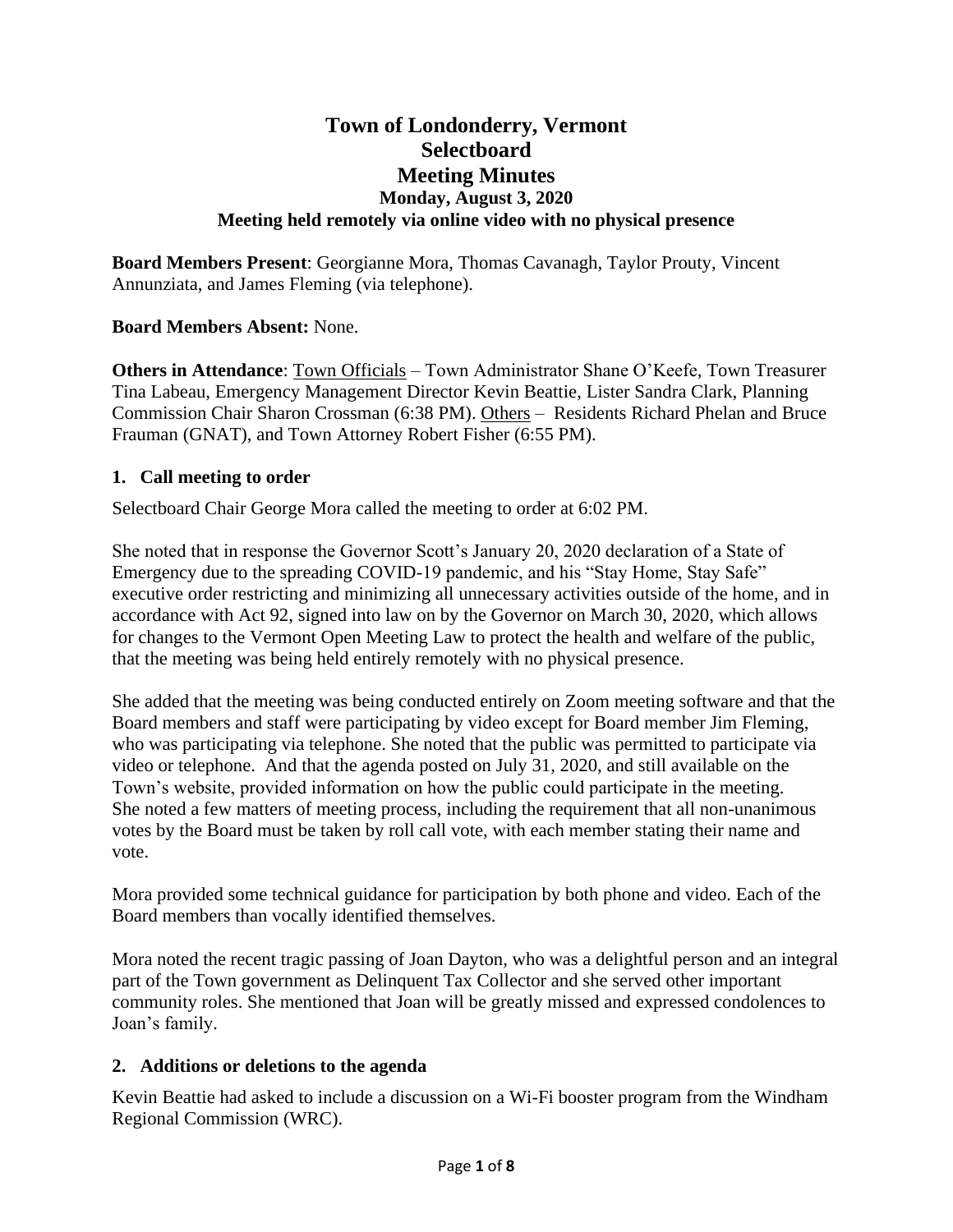*Taylor Prouty moved to add to the New Business section of the agenda a discussion on the Windham Regional Commission's proposal to install a Wi-Fi booster on Town property, seconded by Tom Cavanagh, passed unanimously.*

## **3. Minutes Approval – Meetings of July 15, 2020 & July 20, 2020**

*Vincent Annunziata moved to approve the minutes of the Selectboard meeting of July 15, 2020, seconded by Tom Cavanagh, passed unanimously.*

*Vincent Annunziata moved to approve the minutes of the Selectboard meeting of July 20, 2020, seconded by Tom Cavanagh, passed unanimously.*

## **4. Selectboard Pay Orders**

*Tom Cavanagh moved to approve the pay orders for payroll and accounts payable, seconded by Vincent Annunziata, passed unanimously.*

#### **5. Announcements/Correspondence**

Tina Labeau reminded everyone that the Primary Election is the following Tuesday, 8/11/2020, and the polls will be open from 7:00 AM to 7:00 PM. They will be providing for drive-through voting.

She also noted that property tax bills had been printed and would be mailed later in the week.

Mora reminded the Board members that a meeting of the Board of Civil Authority would be held on 8/6/2020 at 4:30 PM in the Town Office parking lot with an option to attend via Zoom software

Shane O'Keefe noted correspondence included in the Board's meeting packet was as follows:

- An invitation to Board members from the office Congressman Peter Welch to participate in an E-meeting on 8/6/2020 at 11:00 AM on federal funding opportunities for municipalities. Mora noted that she has already registered for this.
- A 7/29/2020 email from Chairperson Mora to surrounding communities regarding the possibility of sharing a health officer position.
- A 7/31/2020 email from the VTrans public information contractor about the status of the VT Route 11 paving project, which notes that the North Main Street area will be milled during the week.
- A copy of a 7/22/2020 stipulation related to sound engineering and mediation for the zoning case involving Vermont Woodchips Real Estate Holdings, LLC and the Town. O'Keefe noted that a sound engineer has taken sound samples during a recent crushing operation and the report indicates that the operation that day did not violate the Zoning Bylaw standards.
- A 7/21/2020 letter of thanks to My Skyler Cruz Wolsey for his providing to the Town recommended traffic solutions to the westerly intersection of VT Routes 11 and 100.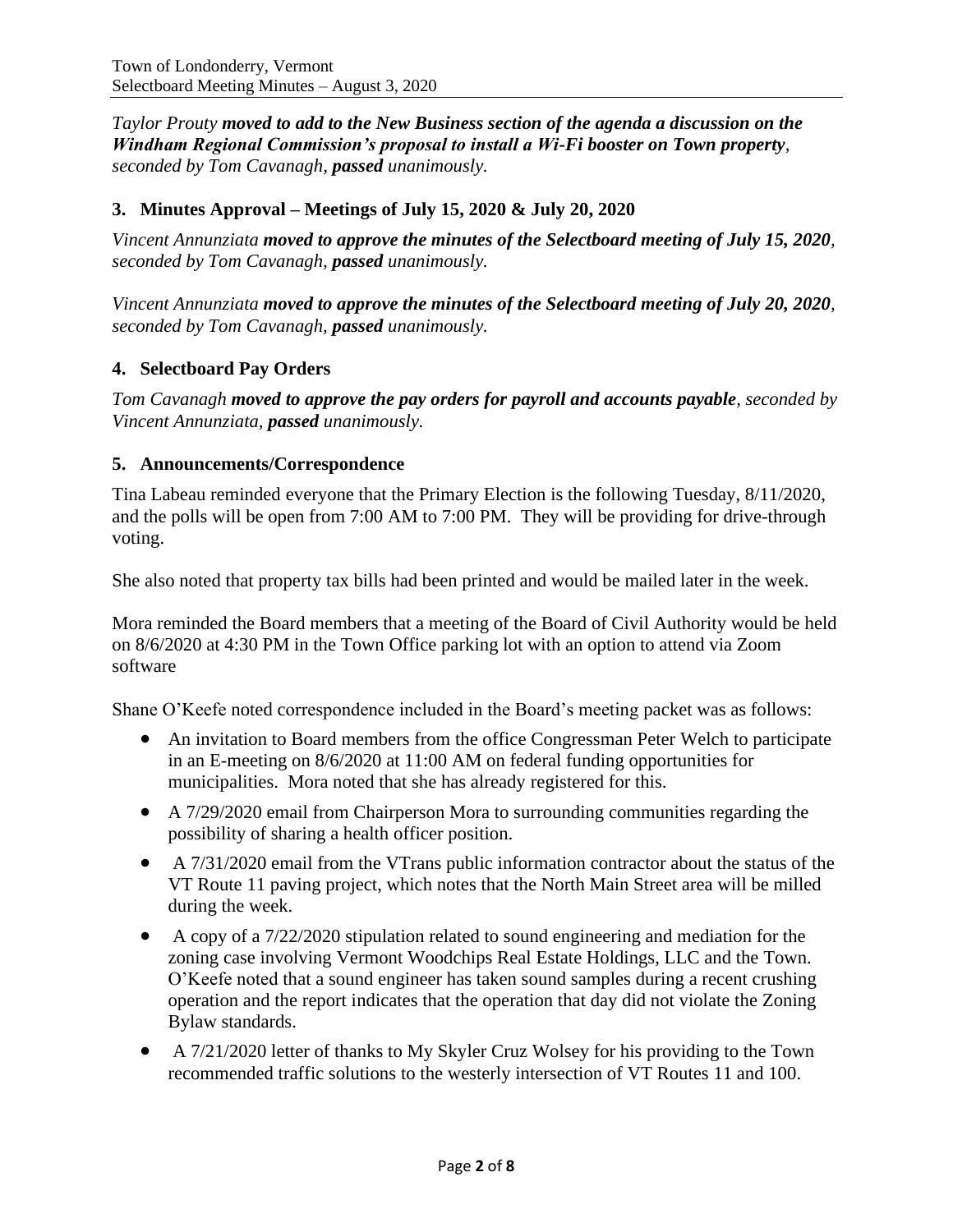• A 7/15/2020 letter from the Brattleboro Development Credit Corporation regarding its Southern Vermont Economy Project and its request for funding for the FY2022 budget.

Bruce Frauman mentioned that he is being reassigned at the *Chester Telegraph* for special projects for the most part, and that Charise Madigan will covering Selectboard meetings in the future, though he will participate from time to time. He stated that he has enjoyed covering the Selectboard. Mora thanked him for his work.

O'Keefe noted that VTrans has cancelled its permission for the 8/8/2020 boot drop for Ruck Up, which was authorized previously by the Board, as the section of VT Route 11 where it is planned is an active construction zone.

### **6. Visitors and Concerned Citizens**

None.

## **7. Town Officials Business**

## **a. Emergency Management Director – COVID-19 response updates**

Emergency Management Director (EMD) Kevin Beattie first briefed the Board on Tropical Storm Isaias, which was expected to affect the community the following day. He noted that it is picking up strength and rain is expected to range from between 2 and 4 inches regionally, with up to 6 inches possible. Dry conditions will help keep down the negative impacts, and only minor flooding is expected, but he and the emergency responders are gearing up with preparations.

Regarding COVID-19, there is not too much new news, he reported. Vermont numbers are fine, but other areas within travel distance have seen a resurgence of infection, and people should remain vigilant with preventive measures. People traveling to areas with higher infection rates need to quarantine upon return he stated.

Beattie mentioned that adherence to the recent mask mandates have gone well in the community. He noted that there is a State-sponsored mask supply program for which an application will be submitted. Regarding the masks already ordered by the Transfer Station, Cavanagh mentioned that he has been informed that we will receive them if there are any still available. Beattie mentioned that he is not aware of mask shortages at this time, but that could change with the mandates.

Beattie mentioned that shelter supplies have been purchased and organized for the most part. He will be reaching out to the Flood Brook School Principal to get a better idea of the School's plans for reopening. Bruce Frauman mentioned that he had heard from one of the School Board members that things are still uncertain but that an announcement will be made on school opening details for the supervisory union on 8/11/2020.

# **b. Listers – Errors & Omissions**

Sandra Clark spoke to the Board about the need to combine two lots for a property owner after the setting of the Grand List, and that the Board must approve this change under the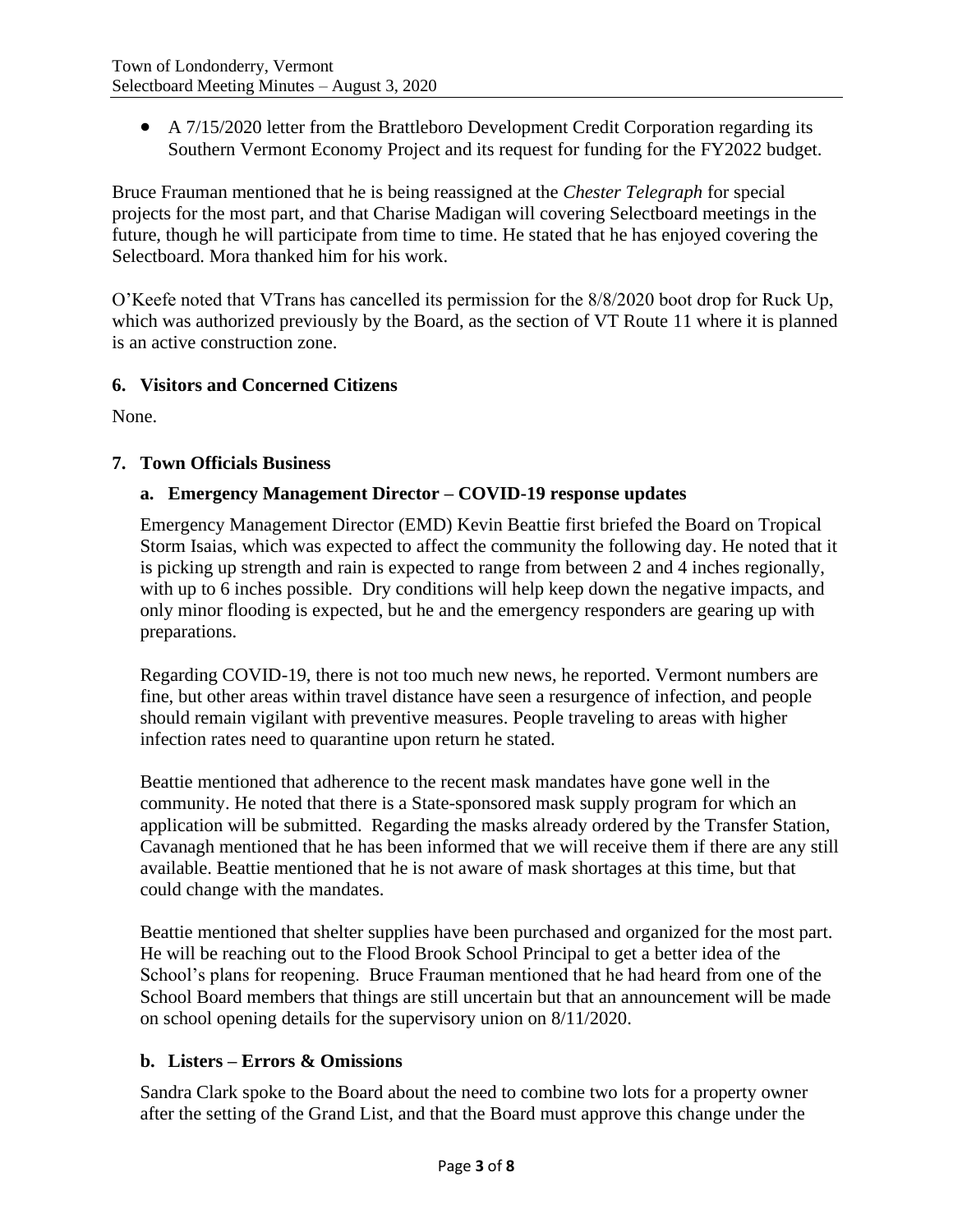statutory errors and omissions provisions. There is a new owner of these parcels, which are parcels 062010.000 and 104006.000, and they are in current use.

*Taylor Prouty moved to combine parcels 062010 and 104006 because they are contiguous same-ownership properties that shall be listed as one, seconded by Tom Cavanagh, passed unanimously.*

Clark said that all has gone smoothly with tax bill situation, and noted that she is behind with getting homesteads, but said that it will all work out. She left the meeting at 6:24 PM

### **8. Transfer Station/Solid Waste Management**

#### **a. Updates**

Cavanagh stated that due to Governor Scott's mask mandate, which states that if you cannot maintain social distancing outside one must wear a mask, they are now requiring masks to be worn at the Transfer Station. He noted that signs have been posted and masks have been made available.

#### **b. Entryway signage at Transfer Station**

Mora noted that she had received an email regarding a complaint from a neighbor of the Transfer Station which noted that many people miss the entrance to the facility and end up turning around on his drive, and there have almost been some collisions.

Mora inquired about State approval due to the location on VT Route 100. O'Keefe noted that a sign needs to meet our Zoning Bylaw and cannot be in the State right-of-way. Mora also suggested seeing if the facility could qualify for the State travel sign program. O'Keefe will contact the VTrans district office to confirm about requirements and opportunities.

Cavanagh mentioned that the facility is seeing increased number of visitors and higher waste volumes of late due to the second homeowners visiting. Mora added that many are unfamiliar with the location but would better understand over time, but it is a safety issue that needs to be addressed. Labeau confirmed the increased usage by noting that the number of stickers being sold is up. Cavanagh estimated usage is up an estimated 50%.

#### **9. Roads and Bridges**

#### **a. Updates**

Taylor Prouty mentioned that the Road Crew was ditching roadsides this week. He also mentioned that there has been discussion about making improvements to the end of West River Street at the West River Trailhead. It was mentioned that there are some site contamination conditions on the land that will affect the development of the trailhead.

#### **10. Old Business**

### **a. Discuss Town request for VTrans Safety Audit for VT Route 11**

Mora brought this up as a matter previously discussed and mentioned that having a traffic safety audit for the north village area would help the Town in a subsequent application for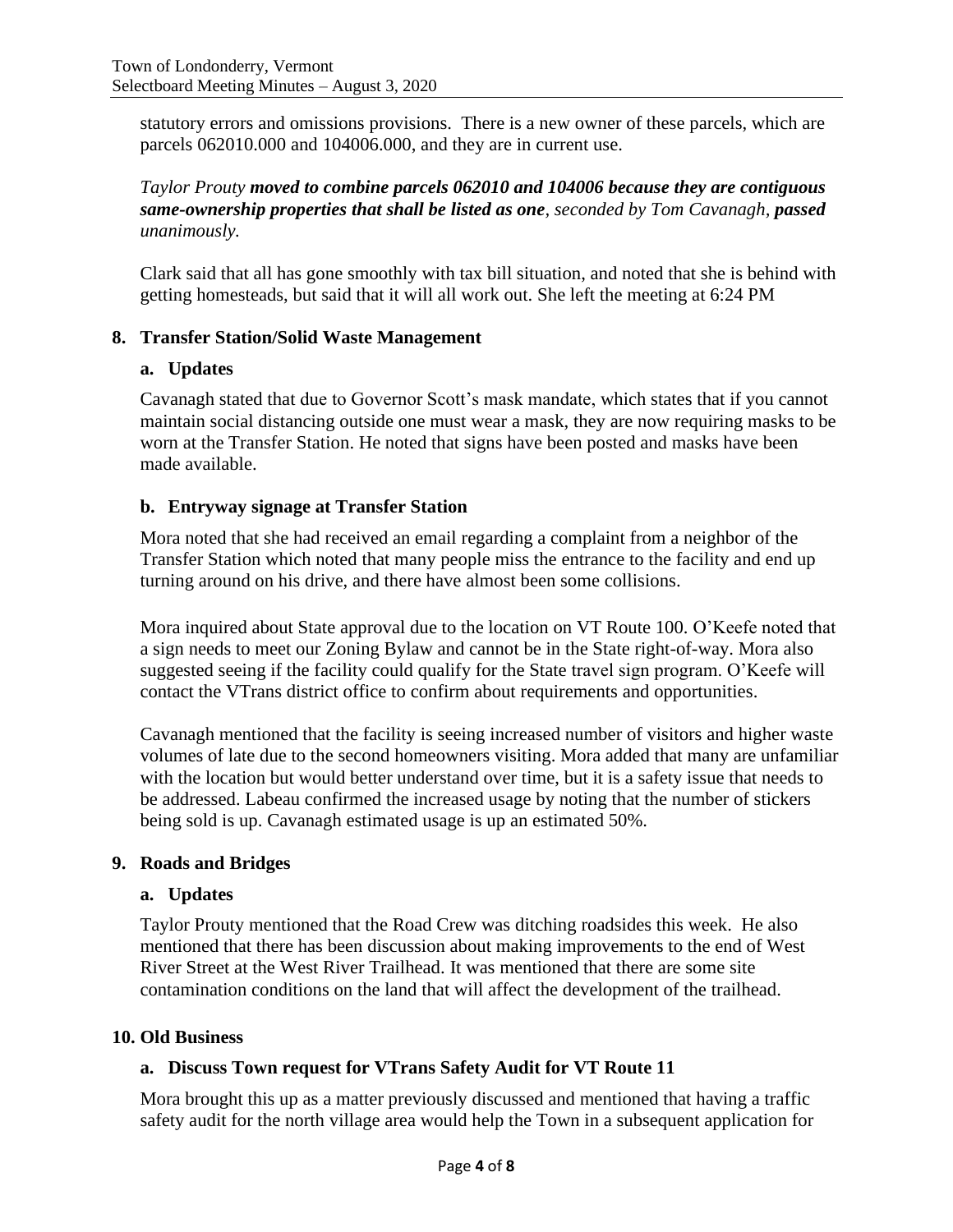VTrans Bicycle and Pedestrian Grant funding. O'Keefe conformed his information that any request to VTrans for the study had to be filtered through the Windham Regional Commission. The audit should take place after the ongoing paving project. Prouty raised the idea of including the Thompsonburg Road area of VT Route 11 in the audit. Mora noted that the safety audit for Thompsonburg Road was completed in the recent past, and there were some maintenance recommendations included for VT Route 11 at that location, but adding it into the request at this time was appropriate.

Sharon Crossman suggested adding to the safety audit the two designated village areas, north and south. Mora recalled that the south village was part of the Thompsonburg Road audit.

*Taylor Prouty moved to formally ask the Windham Regional Commission request that the Vermont Agency of Transportation conduct a road safety audit for VT Route 11 in the vicinity of North Main Street village area, and include information from the Thompsonburg Road intersection to determine the need for that area as well, seconded by Tom Cavanagh, passed unanimously.*

## **b. Review bids and award contract for heating oil delivery for Town facilities**

Prouty mentioned he had spoken with Road Foreman Josh Dryden about the lone bid received from Cota & Cota and the work required for filling fuel tanks at Town facilities, and Dryden mentioned that filling tanks has become routine for the Road Crew but if they are to continue to do so they would need a new tank and pump for the truck at a cost of about \$1,000. The need for new equipment was discussed, and Prouty stated that he felt that bidding out the service made sense but continuing as we do now can work.

Fueling of vehicles at the Transfer Station was discussed. Labeau noted that the facility used 494 gallons of off-road vehicle fuel this past year in 4 deliveries. Cavanagh stated that he thought that the tank had a capacity of 200 gallons and will confirm this.

O'Keefe was asked to inquire of Cota & Cota whether the company delivers off-road vehicle fuel as well, and what the pricing would be. Prouty will ask Dryden which fuels are needed. Further consideration of this matter will take place at the next meeting.

## **c. Review bids and award contract for Town Garage connection to the Town Office generator**

O'Keefe noted that he sent out the Invitation to Bid for the project to about 10 area electricians and only one timely bid was received, from Lawrence & Lober of Bellows Falls, in the amount of \$7,860. One late bid for about \$2,000 more than that was also received. The original estimate provided by Gary Barton was for between \$6,000 and \$7,000, and it is assumed that the Road Crew will handle the trenching for the project.

*Taylor Prouty moved to 1) accept the bid from Lawrence & Lober Electric, Inc. in the amount of \$7,860 for the connection of the Town Garage to the Town Office generator (RFP #2020-04), 2) authorize the Town Administrator to execute all documents necessary for the hiring of the contractor to conduct the necessary work, including a service contract*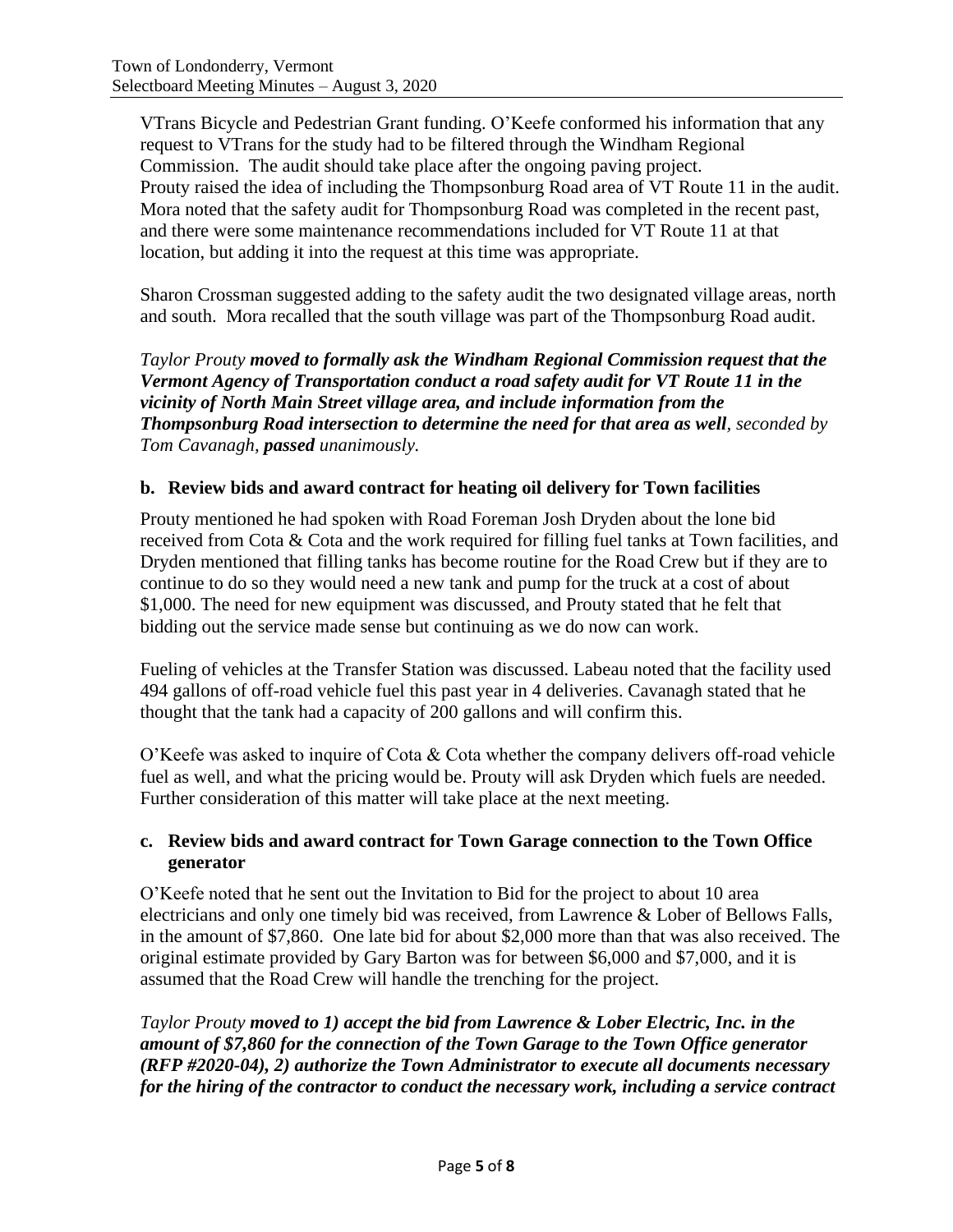*after review by the Town Attorney, and 3) authorize the expenditure to be paid from the Town Building Reserve Fund, seconded by Tom Cavanagh, passed unanimously.*

### **11. New Business**

#### **a. Discuss Selectboard Rules of Procedure**

Town Attorney Robert Fisher joined the meeting.

Mora brought up the fact that the Board's Rules of Procedure require that meetings be conducted in conformance with Roberts Rules of Order but noted that meetings over the years have not been run so formally. She mentioned that examples from other communities and the Vermont League of Cities and Towns (VLCT) had been distributed to Board members and she recommends adopting the VLCT boilerplate model.

Fisher noted that there is no obligation to follow Roberts Rules of Order, but the Board must have procedures. He clarified that Roberts Rules of Order do have a relaxed version that does not require pre-published motions or seconds on motions.

O'Keefe brought up the issue of decisions made by the Board on items added to the agenda, and the practice of some communities of putting the matter on the next meeting agenda for ratification to provide fair notice to the community. This allows community members an opportunity to have a say on all agenda matters, he stated, and recommend that the Board consider this. Mora said this could promote full transparency for the community.

Fisher said that the Town needs to make rules that it follows every time. Annunziata mentioned that he liked the Town of Killington rules, noting that they were very streamlined.

O'Keefe and Mora will work a draft for future consideration based on the VLCT model.

### **b. Discuss short stay visits to Londonderry during pandemic**

Jim Fleming expressed concerns about the issue of people visiting from afar at short-term rentals for a few days, not quarantining, and visiting area attractions and potentially spreading COVID-19. Beattie stated that he is aware of a lot of instances like this in the community.

Mora noted that the Board may not be the best avenue for enforcement of the State rules on this, and Beattie stated that as Emergency Management Director he is able to take some steps and has followed up, mostly through education. He also bought up ways to report violations of State virus prevention orders, and suggested to Fleming to contact him if becomes aware of any such violations.

#### **c. Discuss community policing services**

O'Keefe noted that three policing matters came up recently as follows:

• A letter from the Vermont State Police (VSP) requesting input from communities to help shape how they can best provide policing services state-wide, and O'Keefe recommended that the Board craft a response.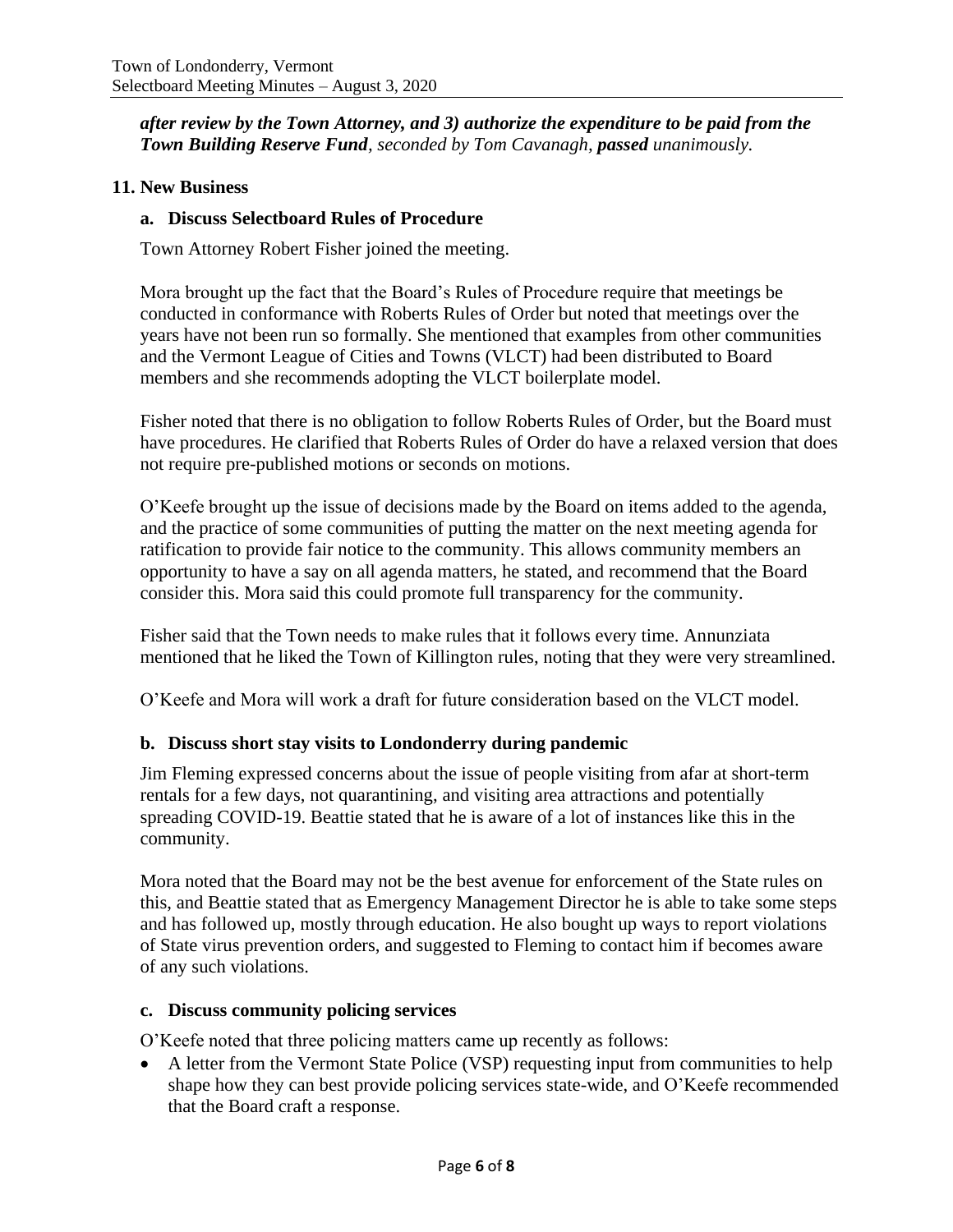- An offer to provide policing services from the Bennington County Sheriff's Department.
- Speeding complaint on Hell's Peak Road

Mora mentioned that she had been contacted about speeding on VT Route 100. And she noted that there have been many informal traffic control signs in the community such as "Drive like your Children Live Here".

O'Keefe noted that Hell's Peak Road, as a paved road, would require an engineering study and ordinance amendment to reduce the speed limit to below the Stet of Vermont 50 MPH default speed limit. The default speed limit is still allowed on gravel roads until such time as they are signed for the 35 MPH limit established in the Town's Traffic and Parking Ordinance. Cavanagh mentioned that we need to erect signs around town and do not have enough money to do so adequately.

Lack of adherence to speed limits in general was discussed.

O'Keefe recommended prioritizing some of the gravel roads for speed limit signs now using existing budgeted funds. And on paved roads the Town could seek an engineering study from WRC or VTrans. Mora suggested a rolling program of sign installations, which Prouty said he would talk about with Road Foreman Josh Dryden.

There was brief discussion of the traffic safety signs to be posted by VTrans for Thompsonburg and Middletown Roads, which is scheduled for this construction season

Mora raised the matter policing services in town, stating that she had heard from a citizen that there is a community-wide sense that we need more policing in town for speeding violations. She suggested putting together a proposal, based on the work done in the past by the Policing Committee, and put in on the Town Meeting warning for discussion and vote. Prouty mentioned that the Town previously budgeted over \$85,000 policing. The budget now is \$5,000. The 2016-17 VSP contract was for \$86,000, and included 25 hours of overtime per week, and Mora mentioned that the Town was getting about 20 hours of actual service and weekly reports.

The merits of the different policing entities were discussed, as was whether to create a scope of services on which the police agencies can bid. The type of policing services they each can provide and the type of services desired by the community was also discussed.

O'Keefe was asked to request of WRC that they provide speed counts at a number of locations this season. He was also asked to invite the VSP Barracks Commander to the next regular Board meeting.

## **d. Windham Regional Commission proposal to install a Wi-Fi booster on Town property**

Beattie mentioned that WRC is looking to provide a Wi-Fi booster at a Town facility in each of its communities to provide public internet connectivity opportunities. The obvious option would be at the Town Office he mentioned. Labeau mentioned that the building already has